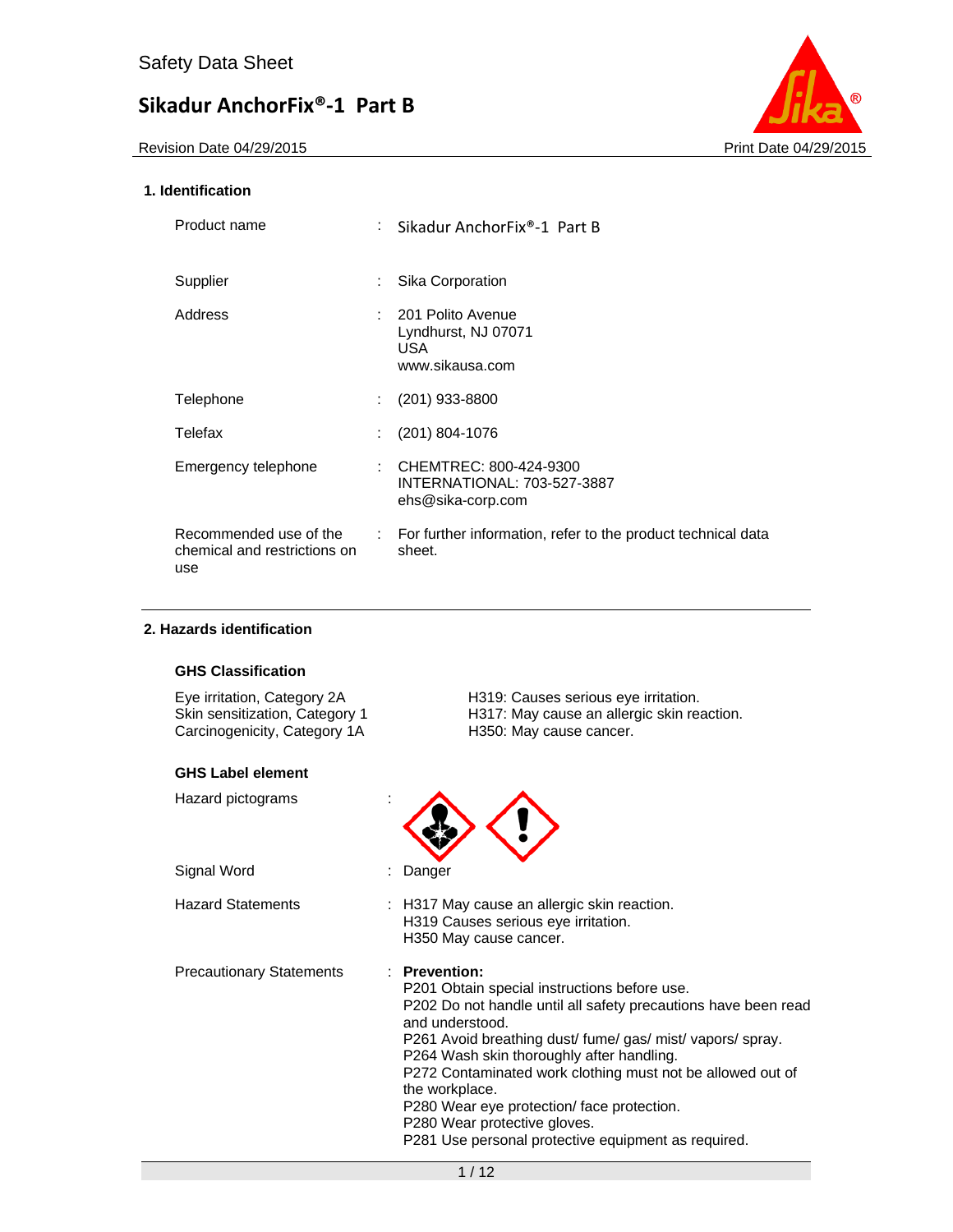Revision Date 04/29/2015 **Print Date 04/29/2015** Print Date 04/29/2015

#### **Response:**

P302 + P352 IF ON SKIN: Wash with plenty of soap and water. P305 + P351 + P338 IF IN EYES: Rinse cautiously with water for several minutes. Remove contact lenses, if present and easy to do. Continue rinsing. P308 + P313 IF exposed or concerned: Get medical advice/ attention. P333 + P313 If skin irritation or rash occurs: Get medical advice/ attention. P337 + P313 If eye irritation persists: Get medical advice/ attention. P363 Wash contaminated clothing before reuse. **Storage:**  P405 Store locked up. **Disposal:**  P501 Dispose of contents/ container to an approved waste

See Section 11 for more detailed information on health effects and symptoms. There are no hazards not otherwise classified that have been identified during the classification

disposal plant.

process.

There are no ingredients with unknown acute toxicity used in a mixture at a concentration >= 1%.

#### **3. Composition/information on ingredients**

#### **Hazardous ingredients**

| l Chemical Name    | CAS-No.    | Concentration (%)           |
|--------------------|------------|-----------------------------|
| Quartz (SiO2)      | 14808-60-7 | $1 > = 25 - < 50$ %         |
| dibenzoyl peroxide | 94-36-0    | $\rightarrow$ = 10 - < 20 % |
| Quartz (SiO2) <5µm | 14808-60-7 | $< 1\%$                     |

There are no additional ingredients present which, within the current knowledge of the supplier and in the concentrations applicable, are classified as hazardous to health or the environment and hence require reporting in this section.

#### **4. First aid measures**

| If inhaled              | : Move to fresh air.<br>Consult a physician after significant exposure.                                                                                              |
|-------------------------|----------------------------------------------------------------------------------------------------------------------------------------------------------------------|
| In case of skin contact | : Take off contaminated clothing and shoes immediately.<br>Wash off with soap and plenty of water.<br>If symptoms persist, call a physician.                         |
| In case of eye contact  | : Immediately flush eye(s) with plenty of water.<br>Remove contact lenses.<br>Keep eye wide open while rinsing.<br>If eye irritation persists, consult a specialist. |
| If swallowed            | : Clean mouth with water and drink afterwards plenty of water.<br>Induce vomiting immediately and call a physician.                                                  |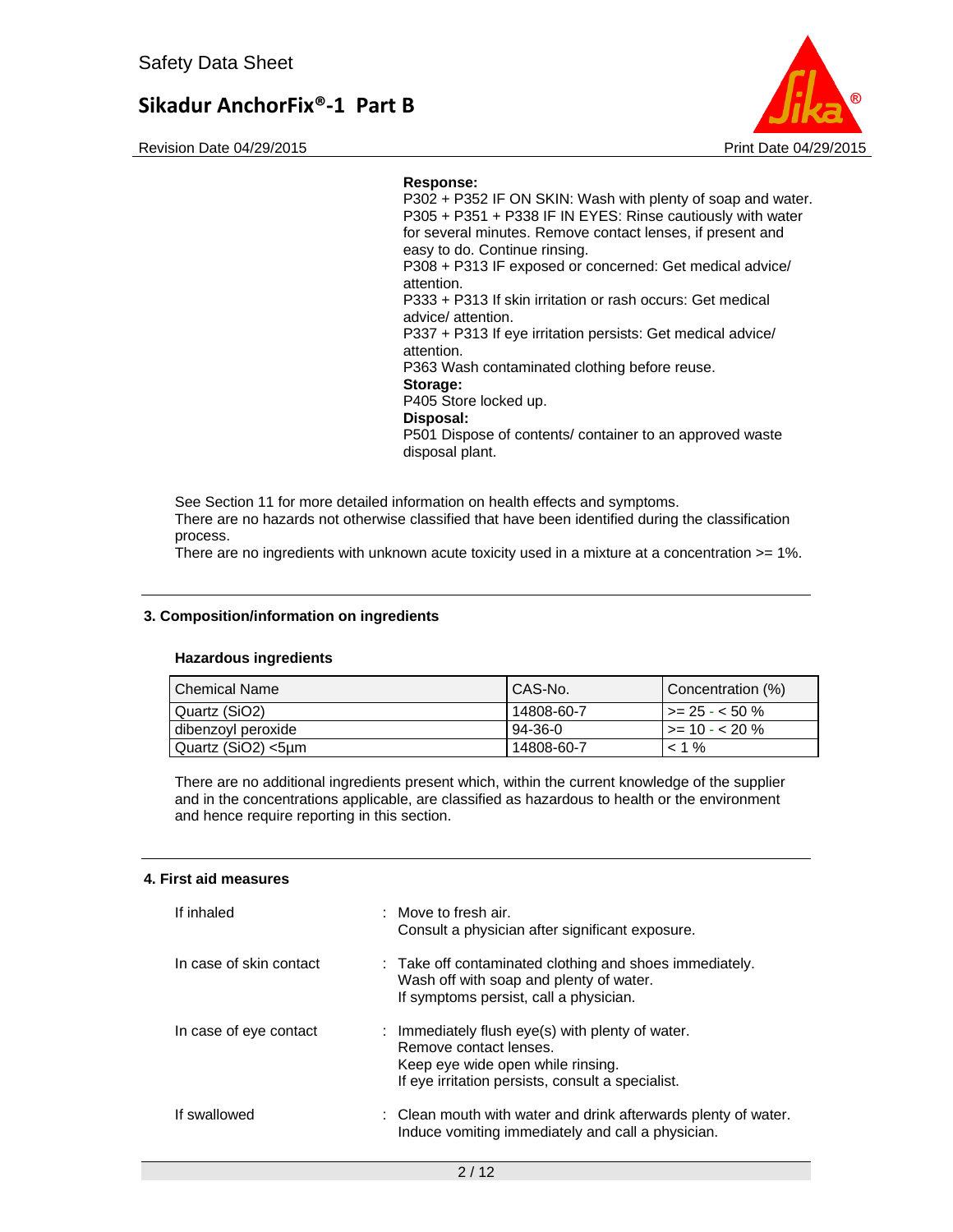

|                                                                   | Do not give milk or alcoholic beverages.<br>Never give anything by mouth to an unconscious person.                                |
|-------------------------------------------------------------------|-----------------------------------------------------------------------------------------------------------------------------------|
| Most important symptoms<br>and effects, both acute and<br>delayed | : Allergic reactions<br>Excessive lachrymation<br>See Section 11 for more detailed information on health effects<br>and symptoms. |
|                                                                   | irritant effects<br>sensitizing effects<br>carcinogenic effects                                                                   |
|                                                                   | May cause an allergic skin reaction.<br>Causes serious eye irritation.<br>May cause cancer.                                       |
| Protection of first-aiders                                        | : Move out of dangerous area.<br>Consult a physician.<br>Show this material safety data sheet to the doctor in<br>attendance.     |
| Notes to physician                                                | : Treat symptomatically.                                                                                                          |

### **5. Fire-fighting measures**

| Suitable extinguishing media                      | : Use extinguishing measures that are appropriate to local<br>circumstances and the surrounding environment.                                                                                                                                                                    |
|---------------------------------------------------|---------------------------------------------------------------------------------------------------------------------------------------------------------------------------------------------------------------------------------------------------------------------------------|
| Specific extinguishing<br>methods                 | : Use water spray to cool unopened containers.<br>Collect contaminated fire extinguishing water separately. This<br>must not be discharged into drains.<br>Fire residues and contaminated fire extinguishing water must<br>be disposed of in accordance with local regulations. |
| Special protective equipment<br>for fire-fighters | : In the event of fire, wear self-contained breathing apparatus.                                                                                                                                                                                                                |

#### **6. Accidental release measures**

| Personal precautions,<br>protective equipment and<br>emergency procedures | : Use personal protective equipment.<br>Deny access to unprotected persons.                                                                                                                                                                     |
|---------------------------------------------------------------------------|-------------------------------------------------------------------------------------------------------------------------------------------------------------------------------------------------------------------------------------------------|
| Environmental precautions                                                 | : Do not flush into surface water or sanitary sewer system.<br>If the product contaminates rivers and lakes or drains inform<br>respective authorities.<br>Local authorities should be advised if significant spillages<br>cannot be contained. |
| Methods and materials for<br>containment and cleaning up                  | : Soak up with inert absorbent material (e.g. sand, silica gel,<br>acid binder, universal binder, sawdust).<br>Keep in suitable, closed containers for disposal.                                                                                |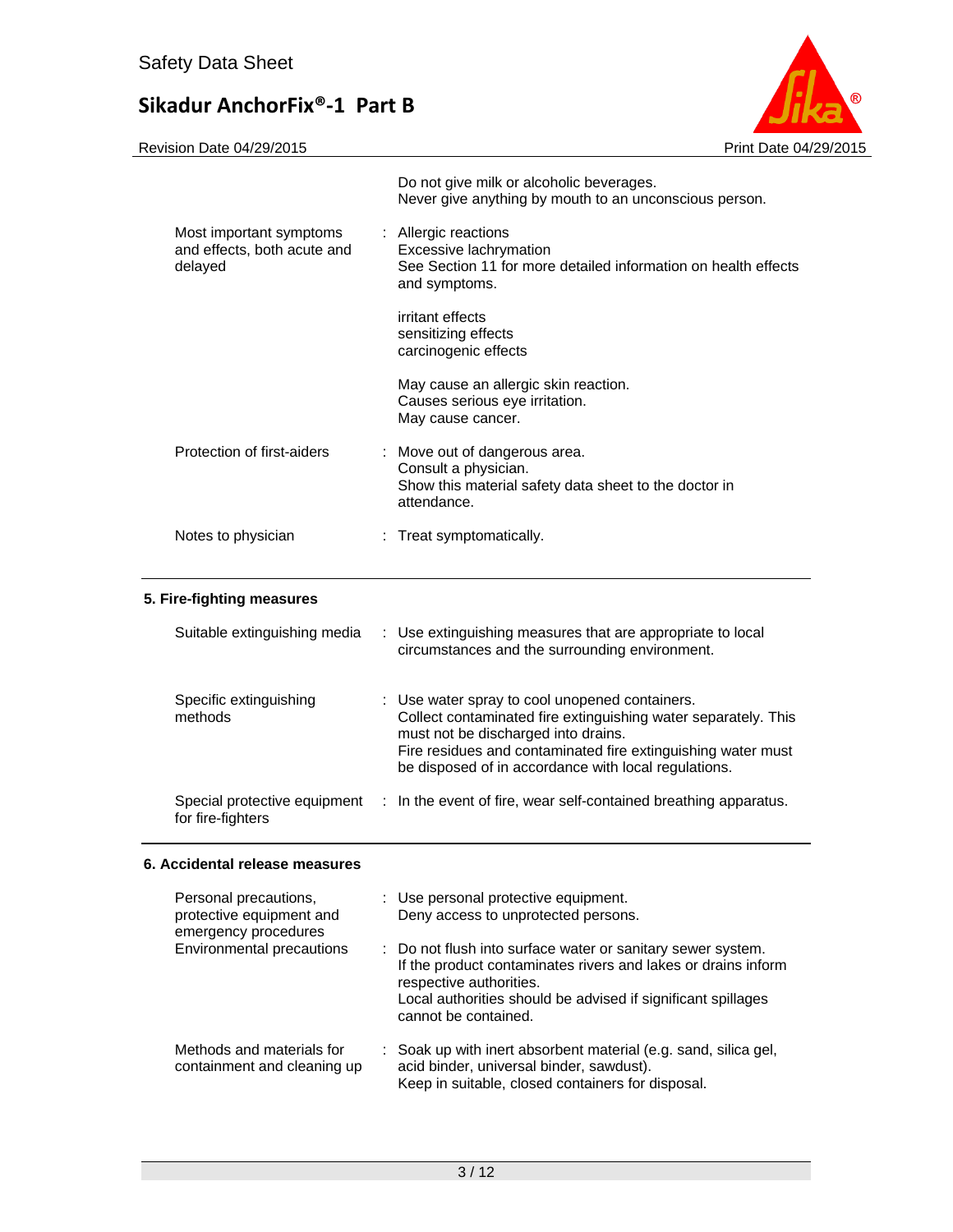

### **7. Handling and storage**

| Advice on safe handling     | : Do not breathe vapors or spray mist.<br>Avoid exceeding the given occupational exposure limits (see<br>section 8).<br>Do not get in eyes, on skin, or on clothing.<br>For personal protection see section 8.<br>Persons with a history of skin sensitization problems or<br>asthma, allergies, chronic or recurrent respiratory disease<br>should not be employed in any process in which this mixture is<br>being used.<br>Smoking, eating and drinking should be prohibited in the<br>application area.<br>Follow standard hygiene measures when handling chemical<br>products. |
|-----------------------------|-------------------------------------------------------------------------------------------------------------------------------------------------------------------------------------------------------------------------------------------------------------------------------------------------------------------------------------------------------------------------------------------------------------------------------------------------------------------------------------------------------------------------------------------------------------------------------------|
| Conditions for safe storage | : Prevent unauthorized access.<br>Store in original container.<br>Keep container tightly closed in a dry and well-ventilated<br>place.<br>Containers which are opened must be carefully resealed and<br>kept upright to prevent leakage.<br>Observe label precautions.<br>Store in accordance with local regulations.                                                                                                                                                                                                                                                               |
| Materials to avoid          | : No data available                                                                                                                                                                                                                                                                                                                                                                                                                                                                                                                                                                 |

#### **8. Exposure controls/personal protection**

| <b>Component</b> | CAS-No.       | Basis **     | Value      | <b>Exposure limit(s)*/</b><br>Form of exposure |
|------------------|---------------|--------------|------------|------------------------------------------------|
| Glycerol         | $56 - 81 - 5$ | OSHA P0      | <b>TWA</b> | 10 mg/m3<br>Total                              |
|                  |               | <b>ACGIH</b> | <b>TWA</b> | $10$ mg/m $3$                                  |
| Quartz (SiO2)    | 14808-60-7    | <b>ACGIH</b> | TWA        | 0.025 mg/m3<br>Respirable fraction             |
|                  |               | OSHA Z-3     | <b>TWA</b> | 30 mg/m3 /<br>$%SiO2+2$<br>total dust          |
|                  |               | OSHA Z-3     | <b>TWA</b> | 10 mg/m3 /<br>$%SiO2+2$<br>respirable          |
|                  |               | OSHA Z-3     | <b>TWA</b> | 250 mppcf /<br>$%SiO2+5$<br>respirable         |
|                  |               | OSHA P0      | <b>TWA</b> | $0.1$ mg/m $3$                                 |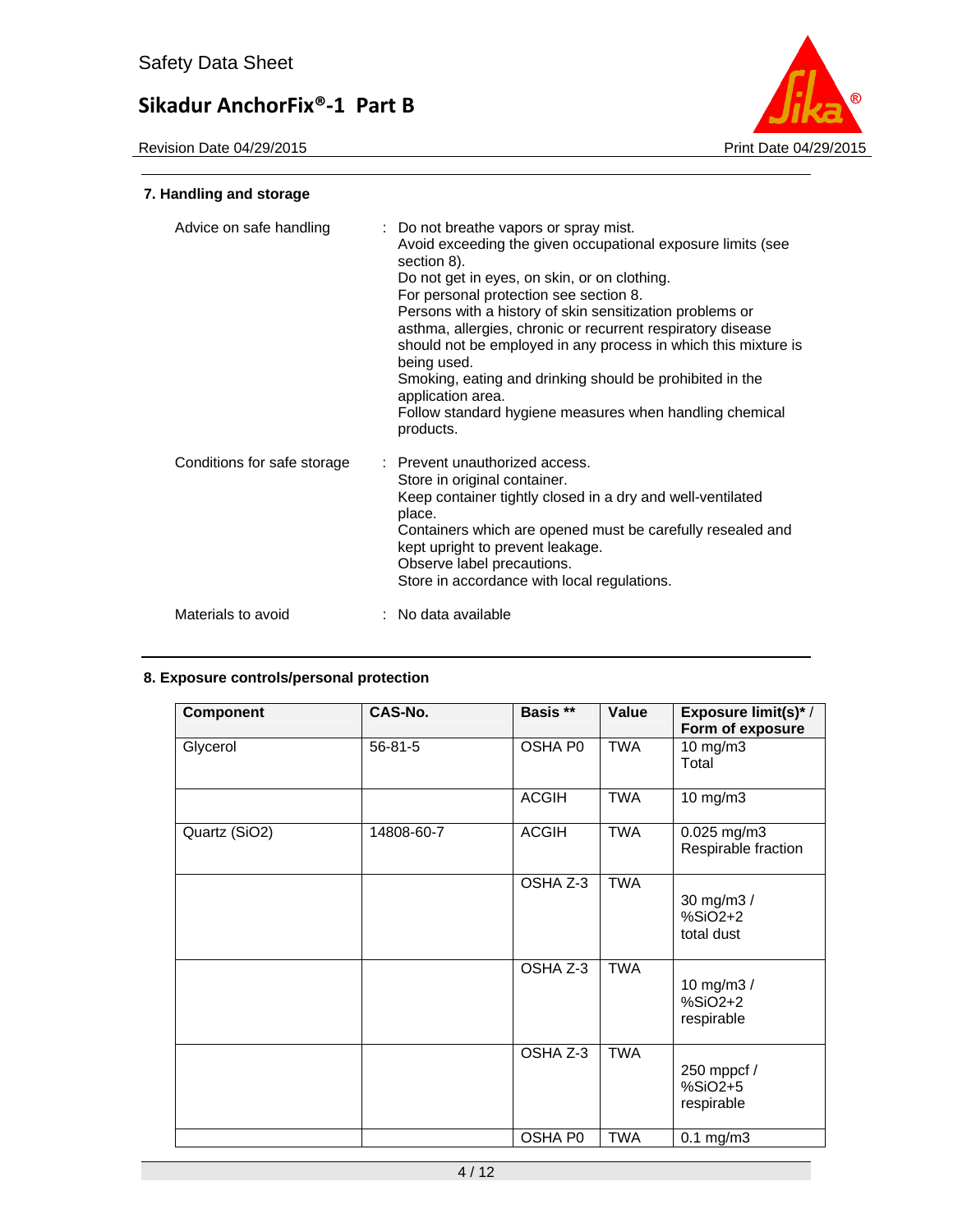

|                    |            |                |            | Respirable fraction                           |
|--------------------|------------|----------------|------------|-----------------------------------------------|
|                    |            | <b>OSHA P0</b> | <b>TWA</b> | $0.1$ mg/m $3$<br>respirable dust<br>fraction |
|                    |            | <b>ACGIH</b>   | <b>TWA</b> | 0.025 mg/m3<br>Respirable fraction            |
|                    |            | <b>ACGIH</b>   | <b>TWA</b> | $0.025$ mg/m3<br>Respirable fraction          |
| dibenzoyl peroxide | 94-36-0    | <b>ACGIH</b>   | <b>TWA</b> | $5$ mg/m $3$                                  |
|                    |            | OSHA Z-1       | <b>TWA</b> | $5$ mg/m $3$                                  |
|                    |            | OSHA P0        | <b>TWA</b> | 5 mg/m3                                       |
| Quartz (SiO2) <5µm | 14808-60-7 | <b>ACGIH</b>   | <b>TWA</b> | $0.025$ mg/m3<br>Respirable fraction          |
|                    |            | OSHA Z-3       | <b>TWA</b> | 30 mg/m3 /<br>$%SiO2+2$<br>total dust         |
|                    |            | OSHA Z-3       | <b>TWA</b> | 10 mg/m3 /<br>$%SiO2+2$<br>respirable         |
|                    |            | OSHA Z-3       | <b>TWA</b> | 250 mppcf /<br>$%SiO2+5$<br>respirable        |
|                    |            | <b>OSHA P0</b> | <b>TWA</b> | $0.1$ mg/m $3$<br>Respirable fraction         |
|                    |            | OSHA P0        | <b>TWA</b> | $0.1$ mg/m $3$<br>respirable dust<br>fraction |
|                    |            | <b>ACGIH</b>   | <b>TWA</b> | 0.025 mg/m3<br>Respirable fraction            |
|                    |            | <b>ACGIH</b>   | <b>TWA</b> | $0.025$ mg/m3<br>Respirable fraction          |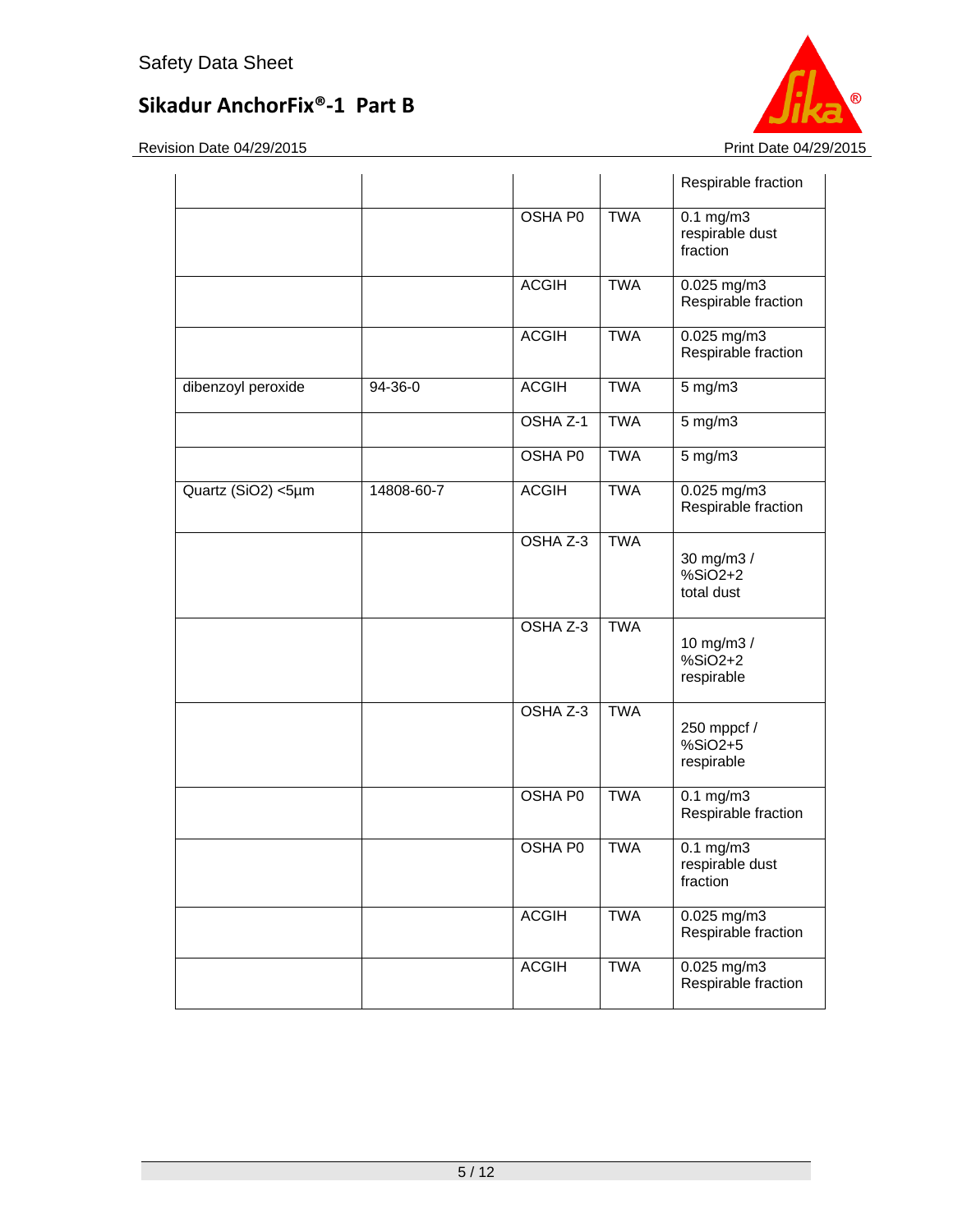Revision Date 04/29/2015 **Print Date 04/29/2015** 



\*The above mentioned values are in accordance with the legislation in effect at the date of the release of this safety data sheet.

#### \*\***Basis**

ACGIH. Threshold Limit Values (TLV) OSHA P0. Table Z-1, Limit for Air Contaminat (1989 Vacated Values) OSHA P1. Permissible Exposure Limits (PEL), Table Z-1, Limit for Air Contaminant OSHA P2. Permissible Exposure Limits (PEL), Table Z-2 OSHA Z3. Table Z-3, Mineral Dust

| <b>Engineering measures</b> | : Use of adequate ventilation should be sufficient to control<br>worker exposure to airborne contaminants. If the use of this<br>product generates dust, fumes, gas, vapor or mist, use<br>process enclosures, local exhaust ventilation or other<br>engineering controls to keep worker exposure below any<br>recommended or statutory limits. |
|-----------------------------|-------------------------------------------------------------------------------------------------------------------------------------------------------------------------------------------------------------------------------------------------------------------------------------------------------------------------------------------------|
|                             |                                                                                                                                                                                                                                                                                                                                                 |

#### **Personal protective equipment**

| Respiratory protection   | : Use a properly fitted NIOSH approved air-purifying or air-fed<br>respirator complying with an approved standard if a risk<br>assessment indicates this is necessary.                                                                                                             |  |
|--------------------------|------------------------------------------------------------------------------------------------------------------------------------------------------------------------------------------------------------------------------------------------------------------------------------|--|
|                          | The filter class for the respirator must be suitable for the<br>maximum expected contaminant concentration<br>(gas/vapor/aerosol/particulates) that may arise when handling<br>the product. If this concentration is exceeded, self-contained<br>breathing apparatus must be used. |  |
| Hand protection          |                                                                                                                                                                                                                                                                                    |  |
| Remarks                  | : Chemical-resistant, impervious gloves complying with an<br>approved standard should be worn at all times when handling<br>chemical products if a risk assessment indicates this is<br>necessary.                                                                                 |  |
| Eye protection           | : Safety eyewear complying with an approved standard should<br>be used when a risk assessment indicates this is necessary.                                                                                                                                                         |  |
| Skin and body protection | : Choose body protection in relation to its type, to the<br>concentration and amount of dangerous substances, and to<br>the specific work-place.                                                                                                                                   |  |
| Hygiene measures         | : Avoid contact with skin, eyes and clothing.<br>Wash hands before breaks and immediately after handling the<br>product.<br>Remove contaminated clothing and protective equipment<br>before entering eating areas.<br>Wash thoroughly after handling.                              |  |

#### **9. Physical and chemical properties**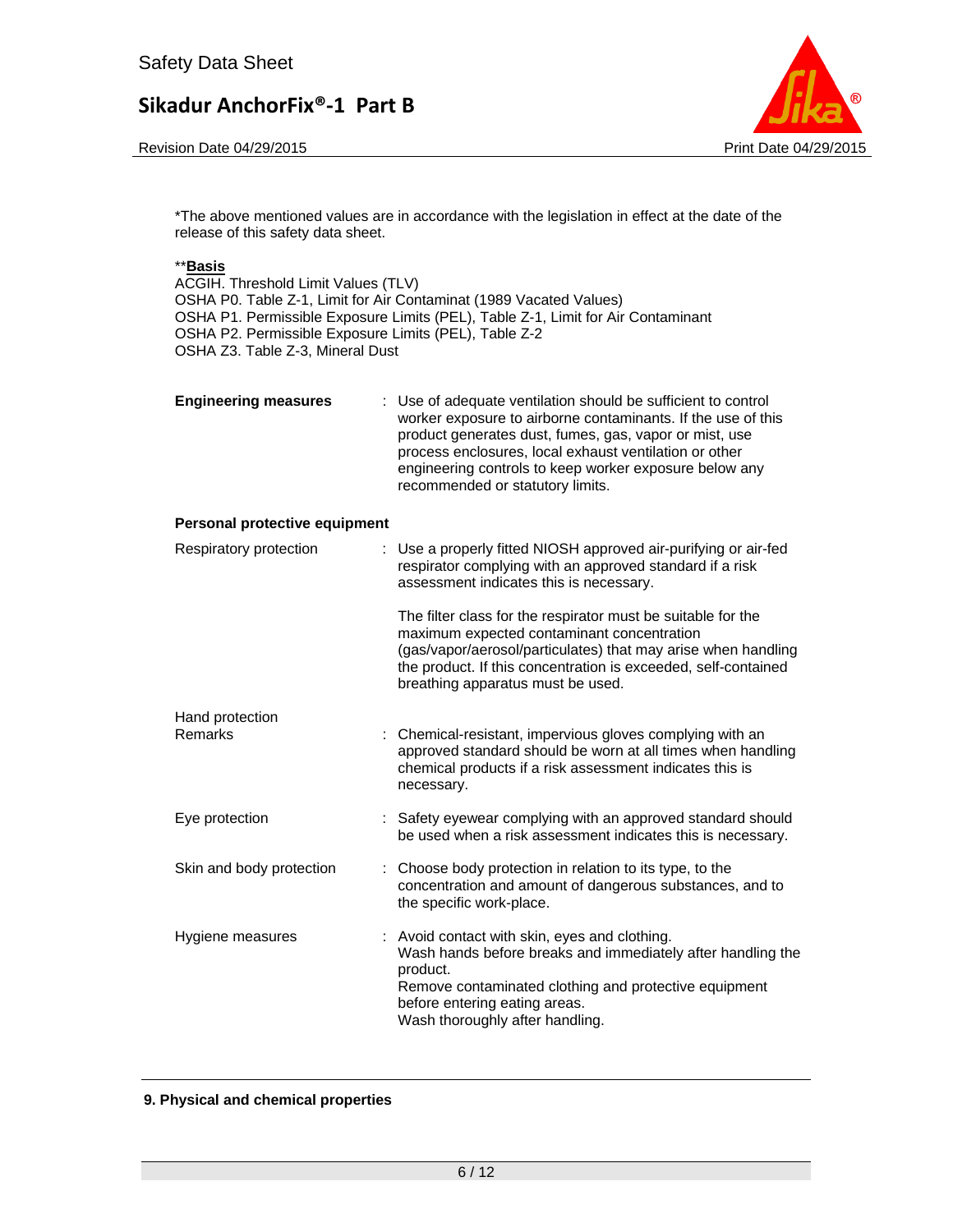

| Appearance                                    | ÷  | liquid                            |
|-----------------------------------------------|----|-----------------------------------|
| Color                                         |    | various                           |
| Odor                                          | ÷  | slight                            |
| <b>Odor Threshold</b>                         | ÷  | No data available                 |
| Flash point                                   | ÷  | Note: Not applicable              |
| Ignition temperature                          | ÷  | Not applicable                    |
| Decomposition temperature                     | t. | No data available                 |
| Lower explosion limit (Vol%)                  | t. | No data available                 |
| Upper explosion limit (Vol%)                  | t. | No data available                 |
| Flammability (solid, gas)                     | t. | No data available                 |
| Oxidizing properties                          | ÷. | No data available                 |
| Autoignition temperature                      | ÷  | No data available                 |
| рH                                            | ÷  | No data available                 |
| Melting point/range /                         | ÷  | No data available                 |
| Freezing point<br>Boiling point/boiling range | t. | No data available                 |
| Vapor pressure                                | ÷  | No data available                 |
| Density                                       |    | ca.1.55 g/cm3<br>at 68 °F (20 °C) |
| Water solubility                              | ÷  | No data available                 |
| Partition coefficient: n-                     |    | No data available                 |
| octanol/water<br>Viscosity, dynamic           | ÷  | No data available                 |
| Viscosity, kinematic                          |    | > 20.5 mm2/s<br>at 104 °F (40 °C) |
| Relative vapor density                        | ÷  | No data available                 |
| Evaporation rate                              | ÷  | No data available                 |
| <b>Burning rate</b>                           | ÷  | No data available                 |
| Volatile organic compounds<br>(VOC) content   | t  | A+B Combined<br>36 g/l            |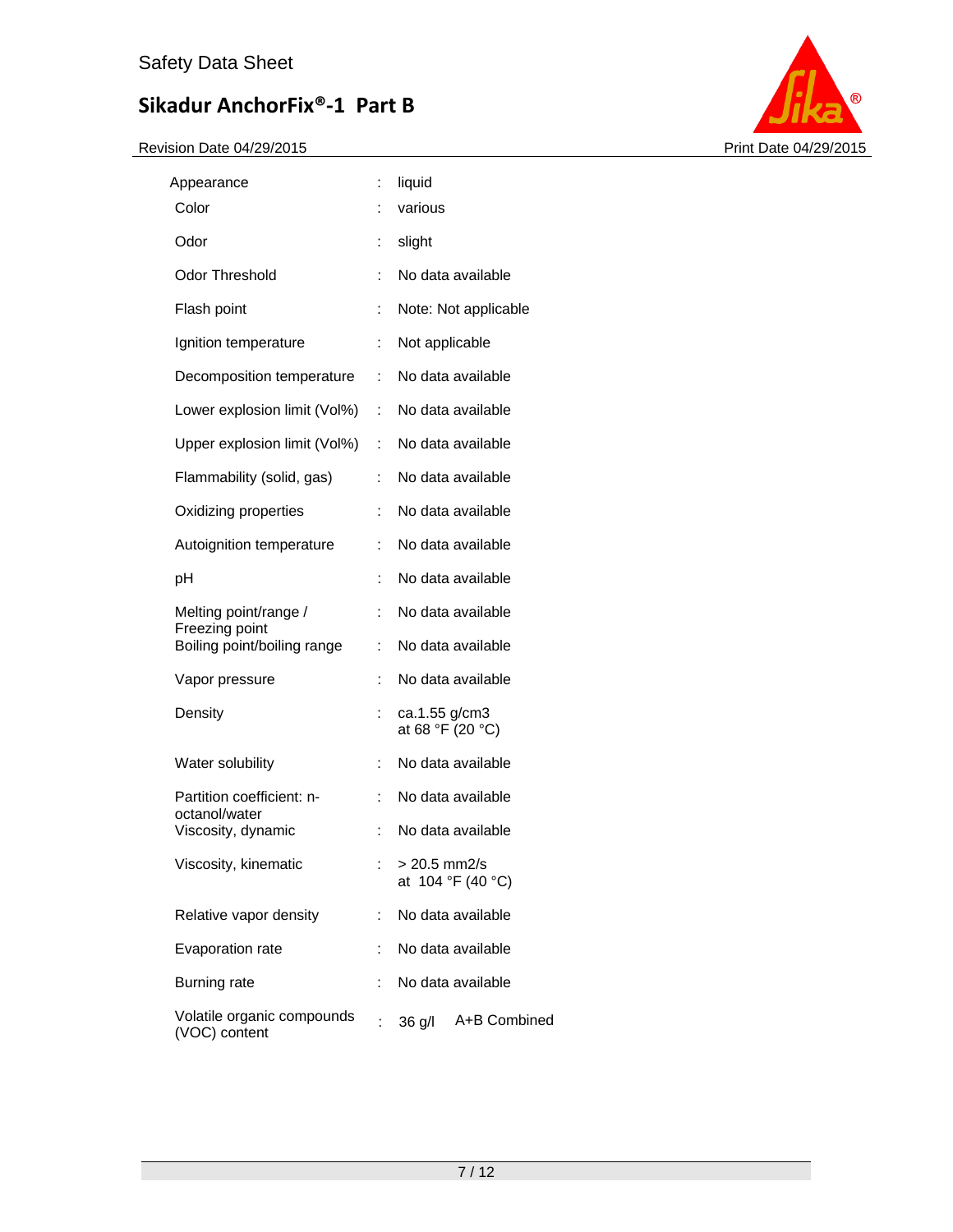

Revision Date 04/29/2015 **Print Date 04/29/2015** Print Date 04/29/2015

#### **10. Stability and reactivity**

| Reactivity                       | : No dangerous reaction known under conditions of normal use. |
|----------------------------------|---------------------------------------------------------------|
| Chemical stability               | : The product is chemically stable.                           |
| Possibility of hazardous         | : Stable under recommended storage conditions.                |
| reactions<br>Conditions to avoid | $\therefore$ No data available                                |
| Incompatible materials           | : No data available                                           |

#### **11. Toxicological information**

#### **Acute toxicity**

Not classified based on available information.

#### **Ingredients:**

| dibenzoyl peroxide:<br>Acute oral toxicity | : LD50 Oral (Rat): $> 5,000$ mg/kg                |
|--------------------------------------------|---------------------------------------------------|
| Acute inhalation toxicity                  | : LC50 (Rat): $> 24.3$ mg/l<br>Exposure time: 4 h |

#### **Skin corrosion/irritation**

Not classified based on available information.

#### **Serious eye damage/eye irritation**

Causes serious eye irritation.

#### **Respiratory or skin sensitization**

Skin sensitization: May cause an allergic skin reaction. Respiratory sensitization: Not classified based on available information.

#### **Germ cell mutagenicity**

Not classified based on available information.

#### **Carcinogenicity**

| May cause cancer.<br><b>IARC</b> | Group 1: Carcinogenic to humans                                     |                          |  |  |
|----------------------------------|---------------------------------------------------------------------|--------------------------|--|--|
| <b>NTP</b>                       | Quartz (SiO2)<br>Quartz (SiO2) <5µm<br>Known to be human carcinogen | 14808-60-7<br>14808-60-7 |  |  |
|                                  | Quartz (SiO2)<br>Quartz (SiO2) <5µm                                 | 14808-60-7<br>14808-60-7 |  |  |

#### **Reproductive toxicity**

Not classified based on available information.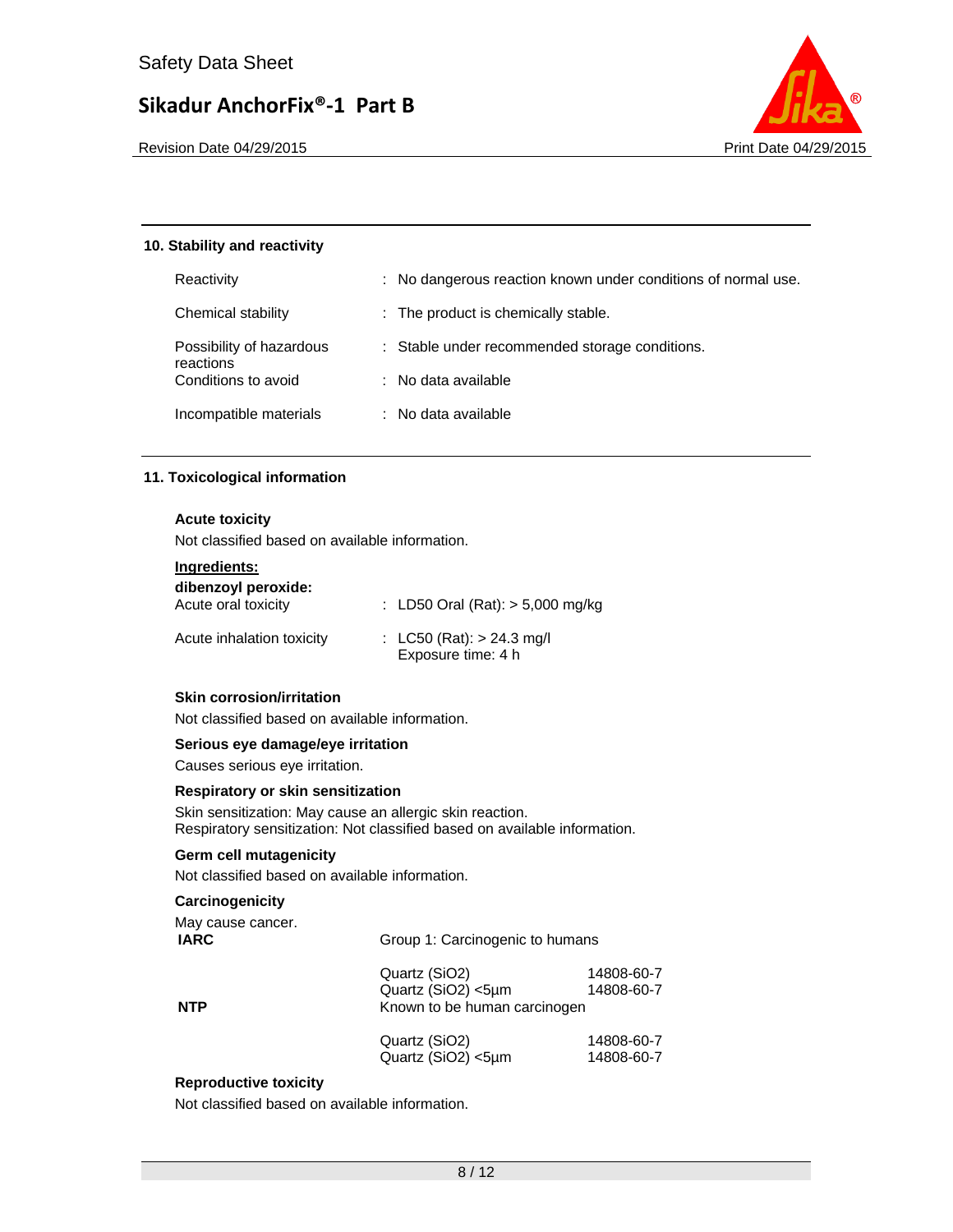



#### **STOT-single exposure**

Not classified based on available information.

#### **STOT-repeated exposure**

Once sensitized, a severe allergic reaction may occur when subsequently exposed to very low levels.

#### **Aspiration toxicity**

Not classified based on available information.

#### **12. Ecological information**

| Other information | Do not empty into drains; dispose of this material and its<br>container in a safe way. |
|-------------------|----------------------------------------------------------------------------------------|
|                   | Avoid dispersal of spilled material and runoff and contact                             |
|                   | with soil, waterways, drains and sewers.                                               |
|                   | Toxic to aquatic organisms, may cause long-term adverse                                |
|                   | effects in the aquatic environment.                                                    |
|                   | May be harmful to the environment if released in large                                 |
|                   | quantities.                                                                            |
|                   | Water polluting material.                                                              |

#### **13. Disposal considerations**

#### **Disposal methods**

| Waste from residues    | : Disposal of this product, solutions and any by-products should<br>at all times comply with the requirements of environmental<br>protection and waste disposal legislation and any regional<br>local authority requirements. |
|------------------------|-------------------------------------------------------------------------------------------------------------------------------------------------------------------------------------------------------------------------------|
| Contaminated packaging | : Empty containers should be taken to an approved waste<br>handling site for recycling or disposal.                                                                                                                           |

#### **14. Transport information**

# **DOT**

**IATA** 

Not regulated

| IAIA                                    |                                                                                                                 |
|-----------------------------------------|-----------------------------------------------------------------------------------------------------------------|
| UN number                               | 3082                                                                                                            |
| Description of the goods                | Environmentally hazardous substance, liquid, n.o.s.<br>(dibenzoyl peroxide, nonylbenzoate, branched and linear) |
| Class                                   | 9                                                                                                               |
| Packing group                           | Ш                                                                                                               |
| Labels                                  | 9                                                                                                               |
| Packing instruction (cargo<br>aircraft) | 964                                                                                                             |
| Packing instruction                     | 964                                                                                                             |
|                                         |                                                                                                                 |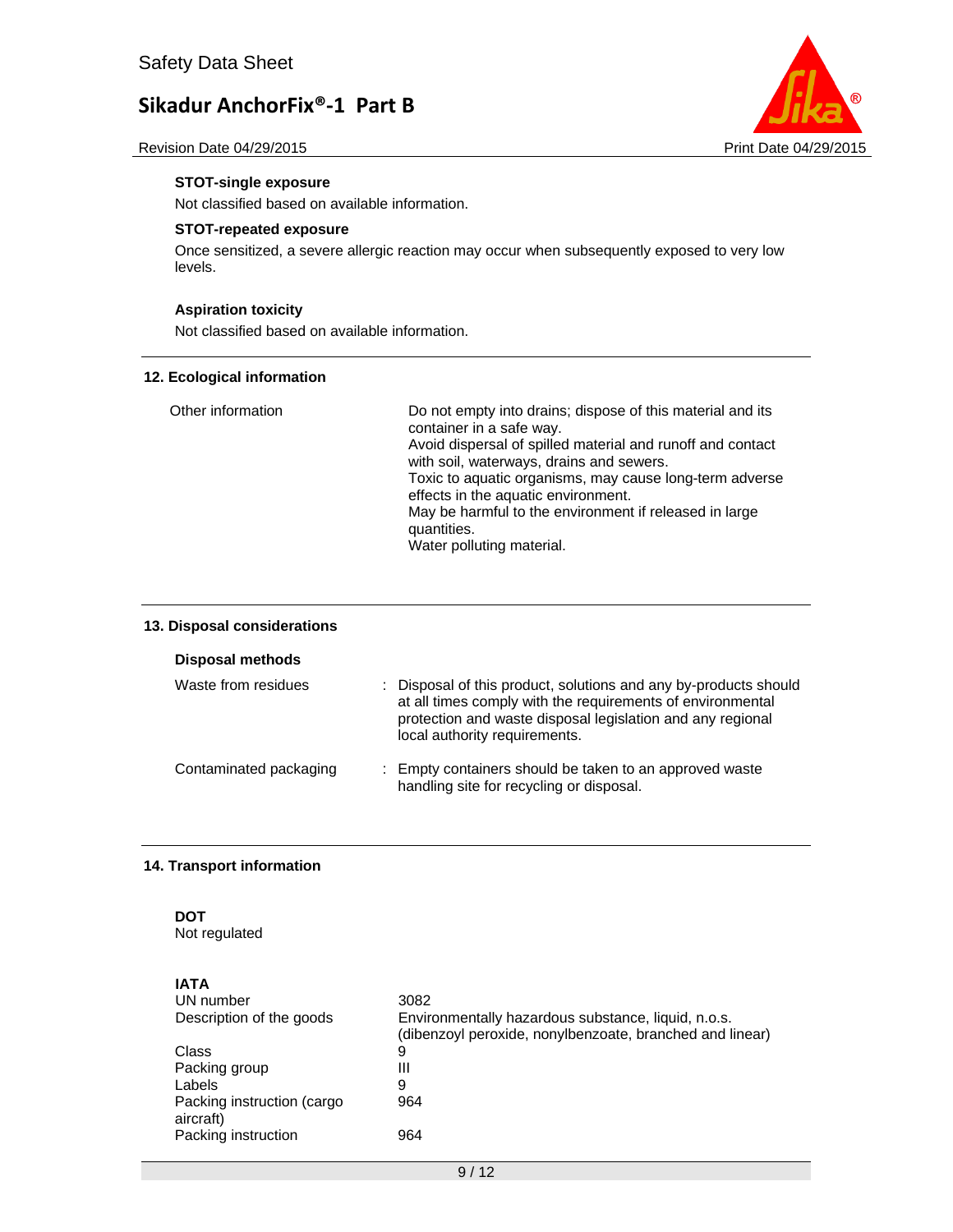Revision Date 04/29/2015 **Print Date 04/29/2015** Print Date 04/29/2015



| Y964                                                     |
|----------------------------------------------------------|
|                                                          |
| 3082                                                     |
| ENVIRONMENTALLY HAZARDOUS SUBSTANCE, LIQUID,<br>N.O.S.   |
| (dibenzoyl peroxide, nonylbenzoate, branched and linear) |
| 9                                                        |
| Ш                                                        |
| 9                                                        |
| F-A                                                      |
| S-F                                                      |
| yes                                                      |
|                                                          |

IMDG: For Limited Quantity special provisions reference IMDG Code Chapter 3.4

#### **Special precautions for user**

No data available

**Transport in bulk according to Annex II of MARPOL 73/78 and the IBC Code**  Not applicable

#### **15. Regulatory information**

**TSCA list** : All chemical substances in this product are either listed on the TSCA Inventory or are in compliance with a TSCA Inventory exemption.

#### **EPCRA - Emergency Planning and Community Right-to-Know**

#### **CERCLA Reportable Quantity**

This material does not contain any components with a CERCLA RQ.

#### **SARA304 Reportable Quantity**

This material does not contain any components with a section 304 EHS RQ.

| SARA 311/312 Hazards | : Acute Health Hazard<br>Chronic Health Hazard                                                                                                     |                       |                     |
|----------------------|----------------------------------------------------------------------------------------------------------------------------------------------------|-----------------------|---------------------|
| <b>SARA 302</b>      | : No chemicals in this material are subject to the reporting<br>requirements of SARA Title III, Section 302.                                       |                       |                     |
| <b>SARA 313</b>      | : The following components are subject to reporting levels<br>established by SARA Title III, Section 313:<br>dibenzoyl peroxide<br>zinc distearate | $94-36-0$<br>557-05-1 | 15.00 %<br>$3.00\%$ |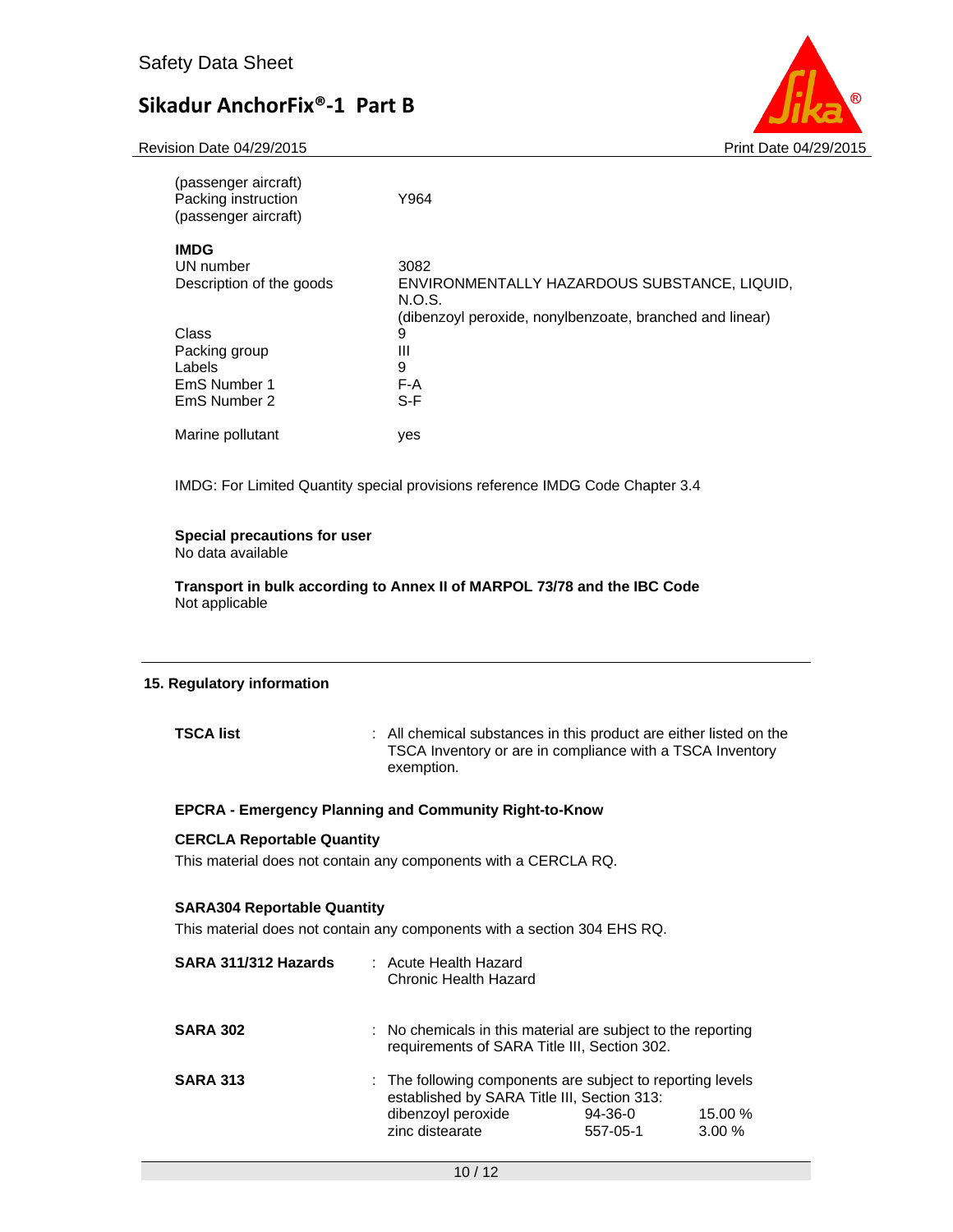Revision Date 04/29/2015 **Print Date 04/29/2015** Print Date 04/29/2015



#### **Clean Air Act**

| <b>Ozone-Depletion</b> | This product neither contains, nor was manufactured with a                                                    |
|------------------------|---------------------------------------------------------------------------------------------------------------|
| Potential              | Class I or Class II ODS as defined by the U.S. Clean Air Act<br>Section 602 (40 CFR 82, Subpt. A, App.A + B). |
|                        | This product does not contain only bo-orderin of rollisheds (UAD), as defined by the U.C. Clear               |

This product does not contain any hazardous air pollutants (HAP), as defined by the U.S. Clean Air Act Section 12 (40 CFR 61).

This product does not contain any chemicals listed under the U.S. Clean Air Act Section 112(r) for Accidental Release Prevention (40 CFR 68.130, Subpart F).

**California Prop 65** WARNING! This product contains a chemical known in the State of California to cause cancer.

#### **16. Other information**

**HMIS Classification** 

| <b>Health</b>              |  |
|----------------------------|--|
| <b>Flammability</b>        |  |
| <b>Physical Hazard</b>     |  |
| <b>Personal Protection</b> |  |

**Caution:** HMIS® rating is based on a 0-4 rating scale, with 0 representing minimal hazards or risks, and 4 representing significant hazards or risks. Although HMIS® rating is not required on SDSs under 29 CFR 1910.1200, the preparer may choose to provide them. HMIS® rating is to be used with a fully implemented HMIS® program. HMIS® is a registered mark of the National Paint & Coatings Association (NPCA). Please note HMIS® attempts to convey full health warning information to all employees.

#### **Notes to Reader**

The information contained in this Safety Data Sheet applies only to the actual Sika Corporation ("Sika") product identified and described herein. This information is not intended to address, nor does it address the use or application of the identified Sika product in combination with any other material, product or process. All of the information set forth herein is based on technical data regarding the identified product that Sika believes to be reliable as of the date hereof. Prior to each use of any Sika product, the user must always read and follow the warnings and instructions on the product's current Product Data Sheet, product label and Safety Data Sheet for each Sika product, which are available at web site and/or telephone number listed in Section 1 of this SDS.

SIKA MAKES NO WARRANTIES EXPRESS OR IMPLIED AND ASSUMES NO LIABILITY ARISING FROM THIS INFORMATION OR ITS USE. SIKA SHALL NOT BE LIABLE UNDER ANY LEGAL THEORY FOR SPECIAL OR CONSEQUENTIAL DAMAGES AND SHALL NOT BE RESPONSIBLE FOR THE USE OF THIS PRODUCT IN A MANNER TO INFRINGE ON ANY PATENT OR ANY OTHER INTELLECTUAL PROPERTY RIGHTS HELD BY OTHERS.

All sales of Sika products are subject to its current terms and conditions of sale available at www.sikausa.com or 201-933-8800.

Revision Date 04/29/2015